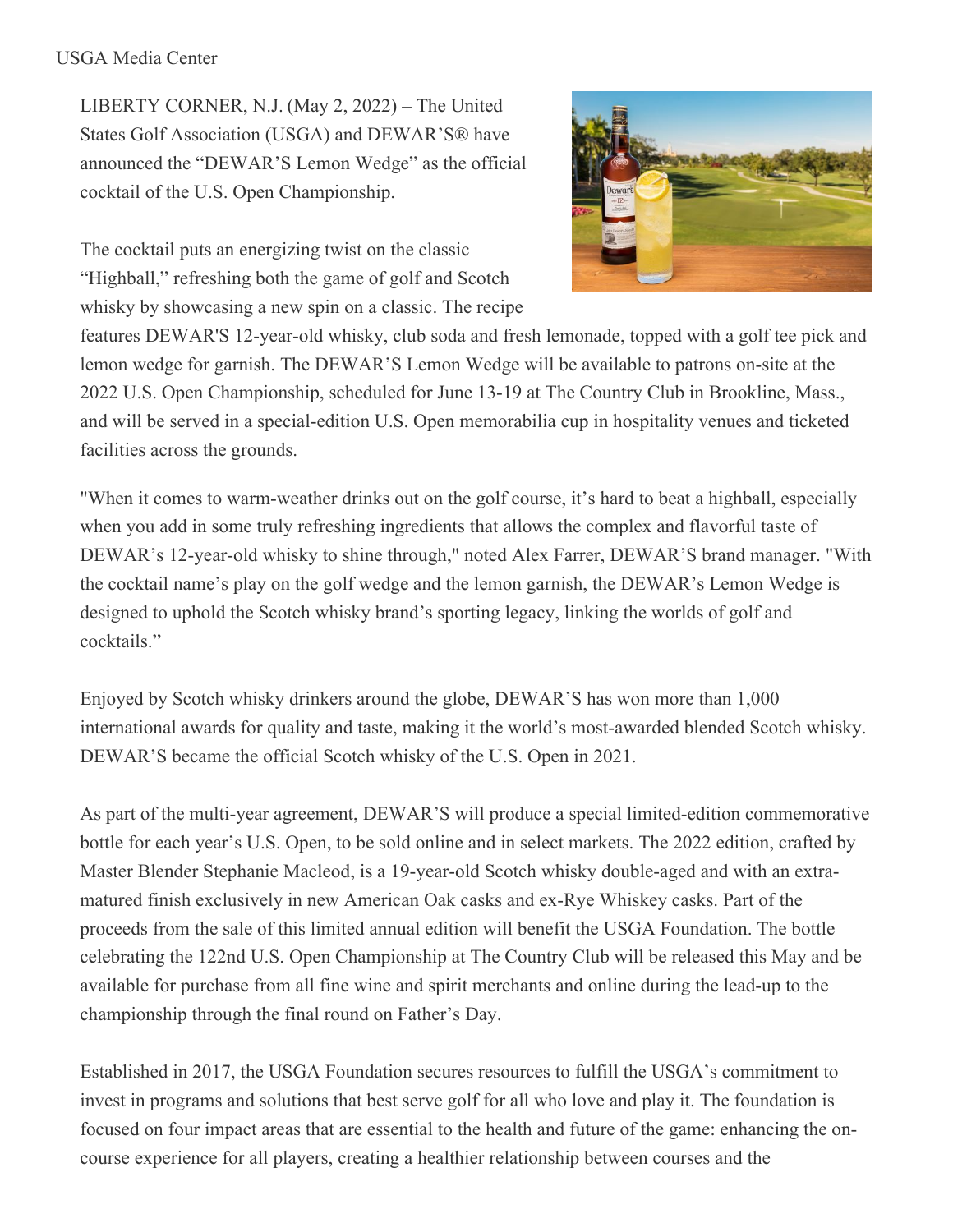environment, celebrating traditions, and preparing future leaders.

### **DEWAR'S LEMON WEDGE COCKTAIL**

Ingredients:

1½ oz. DEWAR'S 12-year-old

3 oz. club soda

2 oz. lemonade

Method: Combine ingredients over ice and stir for desired dilution. Garnish with lemon. Cheers!

## **About the USGA**

The USGA is a nonprofit organization that celebrates, serves and advances the game of golf. Founded in 1894, we conduct many of golf's premier professional and amateur championships, including the U.S. Open and U.S. Women's Open Presented by ProMedica. With The R&A, we govern the sport via a global set of playing, equipment, handicapping and amateur status rules. The USGA campus in Liberty Corner, New Jersey, is home to the Association's Research and Test Center, where science and innovation are fueling a healthy and sustainable game for the future. The campus is also home to the USGA Golf Museum, where we honor the game by curating the world's most comprehensive archive of golf artifacts. To learn more, visit usga.org.

# **About DEWAR'S**

Founded in 1846 by John Dewar, DEWAR'S® has grown from a small wine and spirits merchant shop in Scotland, to one of the largest Scotch whisky brands in the world. Best known for its iconic DEWAR'S WHITE LABEL, it has expanded its family to create a portfolio of premium and super premium whiskies including DEWAR'S 12-Year-Old, DEWAR'S 15-Year-Old, DEWAR'S 18-Year-Old, DEWAR'S Double Double Series, DEWAR'S Caribbean Smooth and the exclusive DEWAR'S 25. These whiskies are crafted using the DEWAR'S oak marrying ageing process, which involves returning the hand-crafted blend to vintage oak casks for further maturation. The result is a smoother taste with a long, lingering finish; a taste that wins medals and applause, making DEWAR'S the world's most awarded blended Scotch. The DEWAR'S brand is part of the portfolio of Bacardi Limited, headquartered in Hamilton, Bermuda. Bacardi Limited refers to the Bacardi group of companies, including Bacardi International Limited.

# **About Bacardi Limited**

Bacardi Limited, the largest privately held spirits company in the world, produces and markets